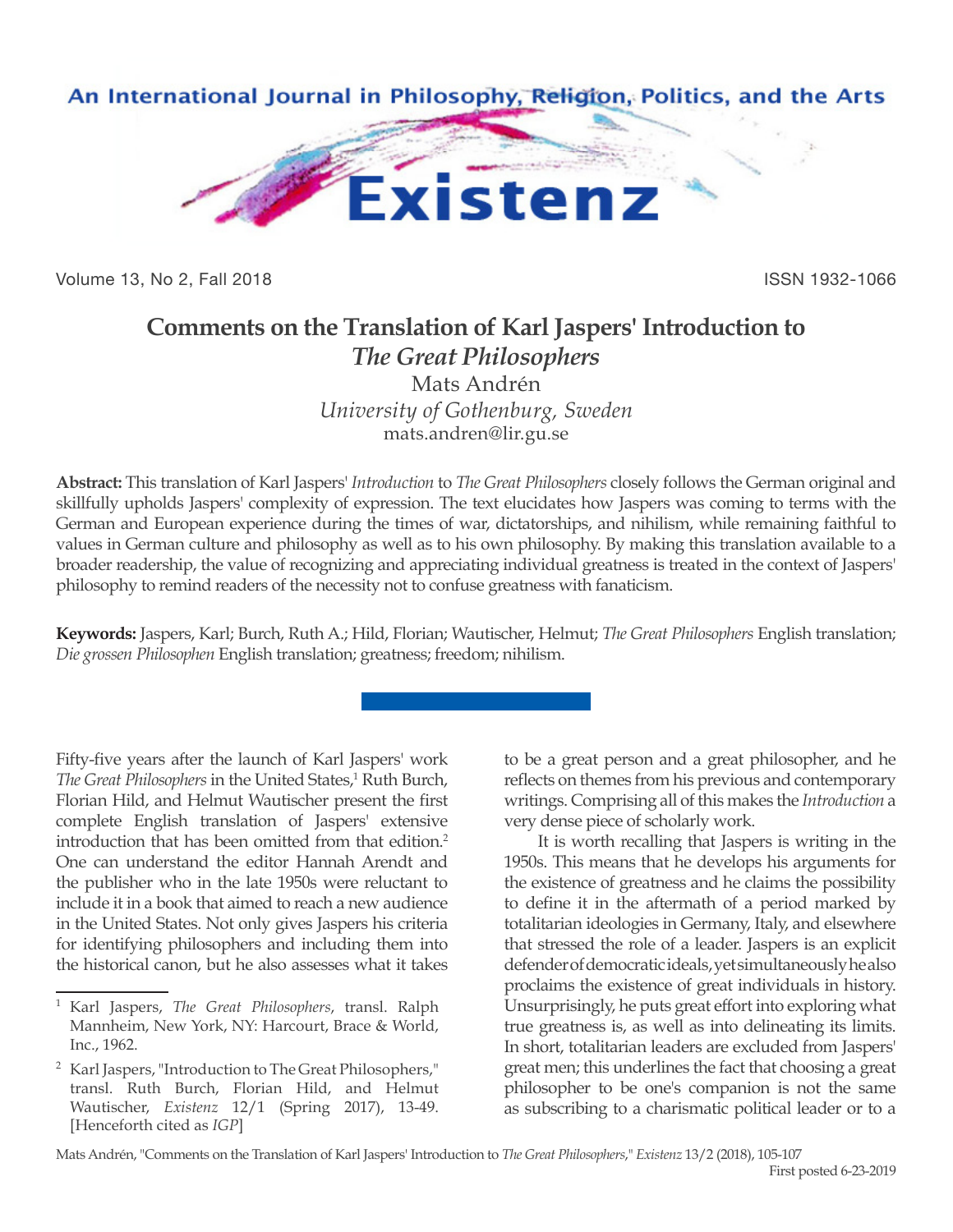dictatorship. Nevertheless, this does not exclude states men from the circle of the great ones; Jaspers counts both Marcus Aurelius and Frederic the Great to the great philosophers. The point is: "Revering the great includes regard for each individual. He who has regard for fellow men is also capable of seeing personified greatness" (*IGP* 15) in the contemporary world.

 One conclusion of Jaspers' exposition on greatness regards how we read and learn from great philosophers, which is not something that is easily done. For instance, Jaspers emphasizes that one needs to stay critical toward them, which means developing the ability to establish a distance and to evaluate them from an outsider-perspective. In stressing this, he adds that one ought not to fall into the trap of mystification, intoxication, fanaticism, or nihilism. Nihilism is undoubtedly an important notion for Jaspers who in his *Psychologie der Weltanschauung* identifies it already in 1919 as an essential feature of being human.<sup>3</sup> Raymond Langley argues that in general for Jaspers the antidote to overcome nihilism is to be found in philosophical faith.4 However, in *IGP* nihilism is portrayed in a political context, much like its use during the war (for example by the philosopher Karl Löwith) or in the aftermath of the explosions of the atomic bombs (for example by the novelist Stephen Spender), where the destructive forces of fanaticism and warfare for mankind are being emphasized, as well as the great dangers when blindly following a leader. At the same time, a trait of seduction is to be found in Jaspers' descriptions of the exchanges with the great ones. From the great ones comes strength to improve and even realize one's self, to provide guidance into freedom and to safeguard from nihilism: "Only with the presence of the great comes a guarantee against nothingness. Beholding them brings in itself incomparable satisfaction" (*IGP* 15). Jaspers is balancing on the sword's edge. He finds high rewards in the interaction with great philosophers and asks the readers to accept their status without engaging in a defense of totalitarian leaderships. Like much of his postwar writings, this is a politically infused text.

In Jaspers' selection of great ones, German philosophers are the most frequent ones being mentioned. Also included are a few French and British philosophers, and some are from the classical period. Despite the fact that all of them are white and male, one can recognize Jaspers' ambition to transcend Eurocentricsm by adding a few thinkers from China and India. In accordance with his broad definition of philosophy that goes beyond the boundaries of academic disciplines, amongst the great philosophers he also includes poets, for example Johann W. von Goethe and Fyodor Dostoevsky, natural scientists such as Albert Einstein, and a few historians such as Jacob Burckhardt. Alexis de Tocqueville is mentioned together with a few political theorists, and Heinrich Heine is one of his examples from the field of literary criticism. Indeed, Jaspers covers a large intellectual realm. An evaluation of his complete work shows that while it has much resemblance with the canon one can expect from a representative of German intellectual life of the first half of the twentieth century, nonetheless Jaspers demonstrates in it the ambition to bring in thinkers from the Chinese and Indian tradition, and throughout the discussion of his choices of great individuals he takes a stand against authoritarian ways of thinking by attaching himself to a tradition of *Bildung* that is putting trust in each individual's creative potentials. Thus, he explains that the enduring philosophical books speak to the reader and that these books set in motion "the inherent capacity of each human being to think originally" (*IGP* 29).

One can understand this approach as a plea for the idea of an original individual that Tocqueville and John Stuart Mill presented in the nineteenth century, or José Ortega y Gasset in the Interbellum years. On a similar note, one can interpret Jaspers' plea as a way to treat the emerging electrifying conjoining of belief in the individual with democratic ideals. Even so, Jaspers rejects the claim that all individuals are the same and he stresses the importance of recognizing the greatness of the few. Still, there are obvious limitations to such a comparison. While these aforementioned philosophers want to explain the progress of society by focusing on extraordinary individuals, Jaspers is focusing on the development of the individual. Therefore, Jaspers is more radical by underlining the prominence of the great ones, by claiming that we find those in history who transcend their individual lives and acquire a mode of thinking that is trans-historical. They are important not only whilst living and writing, they continue to be present also once they have died. Continuously, subsequent generations turn to them as searchers of truth in reality.

<sup>3</sup> Karl Jaspers, *Psychologie der Weltanschauungen*, Berlin, DE: Springer Verlag 1971, pp. 285-304.

<sup>4</sup> Raymond Langley, "Affinities Between William James and Karl Jaspers," *Existenz* 6/2 (Fall 2011), 1–10, here p. 4.